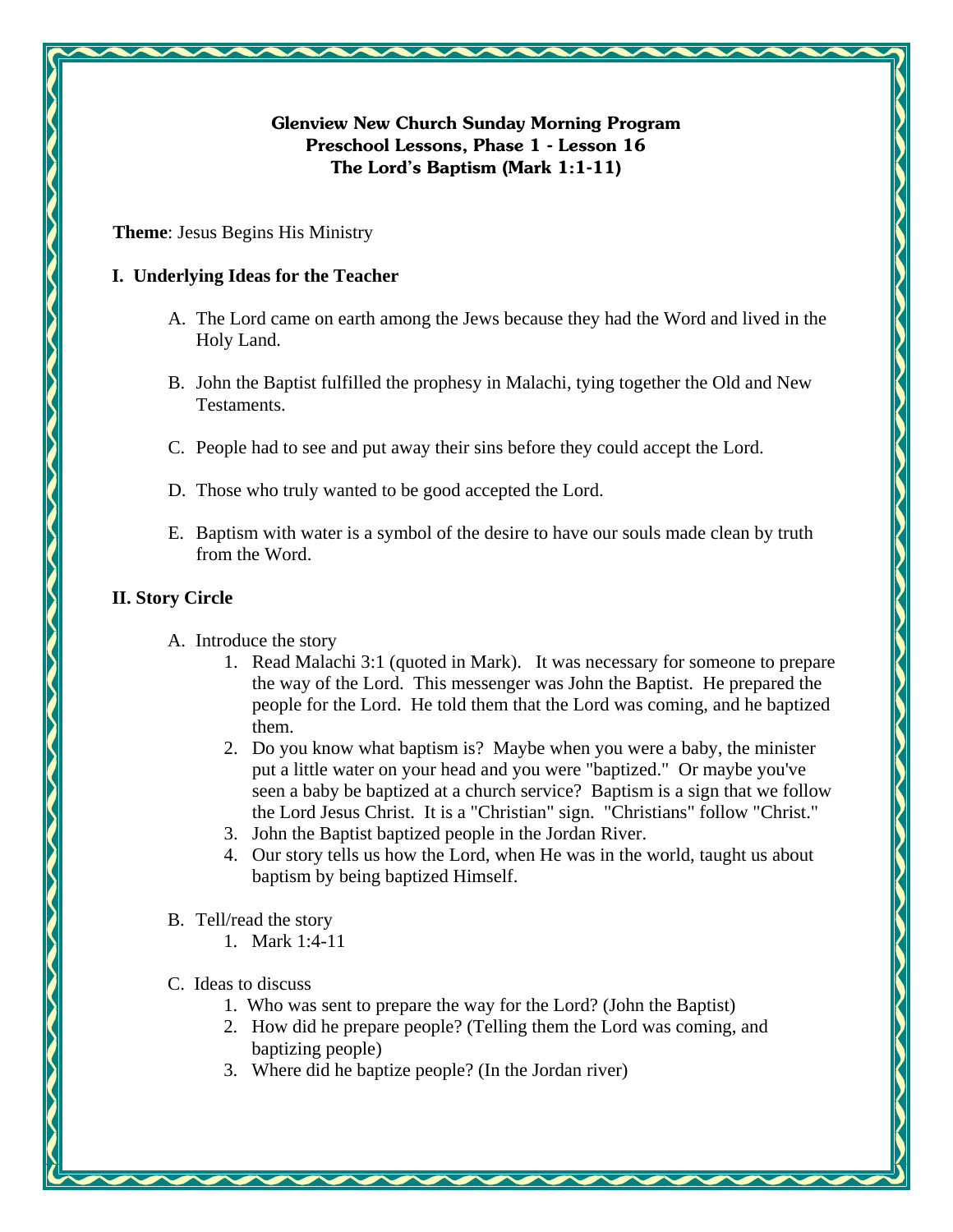### **Preschool Sunday School Lessons: Phase 1 - Lesson 16**

- 4. What did the Lord see when He was baptized? (The Holy Spirit descending from heaven like a dove)
- 5. What did He hear? (A voice from heaven saying: "You are My Beloved Son, in whom I am well pleased.")

### D. Further ideas

- 1. Do we see a dove or hear a voice from heaven when we are baptized? No. This was a very special baptism!
- 2. Baptism with water was a sign that the life of the person was to be "clean." How is a person's life clean? (By being good)

### **III. Enrichment Activities**

- A. Music
	- 1. Lori Song: "You Are My Beloved Son" (Lori's Songs; tape 3, side A, song 1)
	- 2. "Wash Yourselves" (Lori's Songs; tape 3, side B, song 12)

#### B. Activities

- a. Clean with water
	- i. Give the children a dirty cup (preferably ceramic), a smudged hand mirror, or anything that will shine when cleaned with a little bit of water and a sponge or toothbrush. Explain that the Lord can clean our minds and hearts in the same way that the water can clean the dirty dish.
- b. Show a picture of a dove (or bring in a real one.) Mention that a dove I a gentle, peaceful, clean-looking bird that coos very softly.

### C. Project

- a. Read *The Dove* by Shanon Junge Smith. Have the children color the included picture.
- b. Purchase small pretty soaps. Let each child choose one. Have the children prepare little boxes for their soaps by coloring and decorating precut pattern pieces. (See included pattern below.) Staple or tape the pattern pieces as shown.

# **IV. Teaching Aids**

A. Felt board figures

# **V. Further Reading for the Teacher**